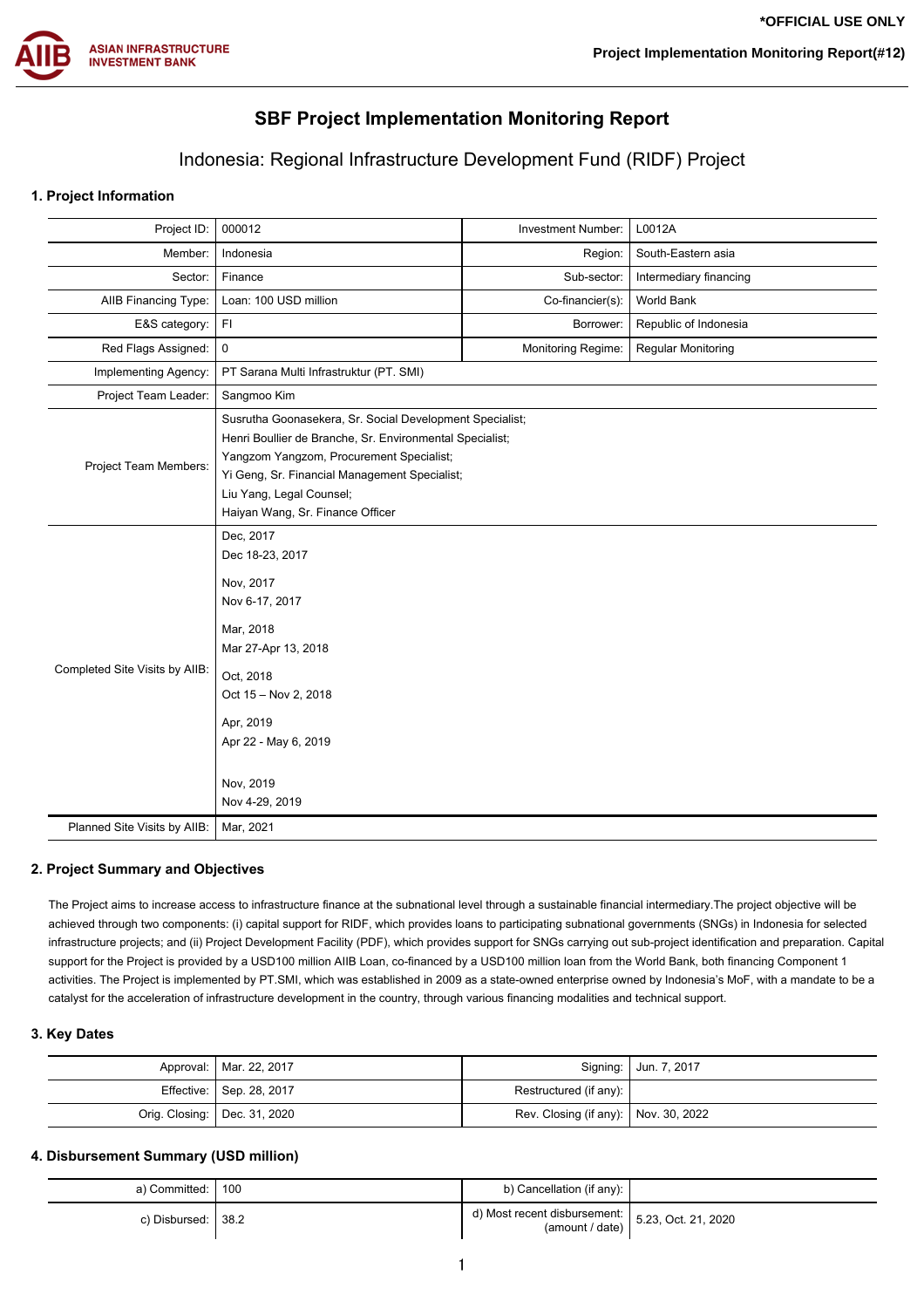### **Project Implementation Monitoring Report(#12)**



| n<br><b>0.0</b><br>$\sim$ $\sim$ | $\overline{\phantom{a}}$<br>∴ Ratio′′<br>eme<br>″∩ | 38.2 |
|----------------------------------|----------------------------------------------------|------|

 $^1$  Disbursement Ratio is defined as the volume (i.e. the dollar amount) of total disbursed amount as a percentage of the net committed volume, i.e., f = c / (a – b)

#### **5. Project Implementation Update**

The project has made steady progress towards achievement of its project objectives, including: (i) improving the policy and regulatory agenda; (ii) building capacity and systems through the delivery of trainings and guidance notes; and (iii) service delivery through the RIDF portfolio and pipeline. The COVID-19 Pandemic has had an impact on both fiscal and physical capacities of the sub-national governments (SNGs), including for project implementation.

The current RIDF portfolio includes nine sub-projects across seven SNGs worth IDR 1432.37 billion (USD101.58 million), including: North Sulawesi (general hospital and eye hospital), Central Lombok (public market), South Halmahera (roads and public market), Banjarbaru (public market), Tapin (general hospital), Musi Banyuasin (general hospital), and Southeast Sulawesi (cardiac hospital). Construction has been completed for the public market in Central Lombok, roads and market in South Halmahera. Construction is near completion for the public market in Banjarbaru. Construction for the two hospitals in North Sulawesi is underway and will be completed in early 2021. Procurement is underway for the hospital in Tapin that is currently preparing for the contract awarding. Procurement preparation is underway for the hospital in Musi Banyuasin and cardiac hospital in Southeast Sulawesi.

The sub-project pipeline is strong, as evidenced by the five sub-projects worth around IDR 719.01 billion (USD51 million) that are in various stages of receiving approvals from the DPRDs, MoF and MoHA. The sub-project in the City of Palopo (tourism) is under preparation for loan signing. Three sub-projects in the District of Tabalong (hospital), Province North Maluku (hospital), and North Hulu Sungai (hospital) are under loan appraisal.

| <b>Components</b>                                                                                                                                                     | <b>Physical Progress</b>                                                    | <b>Environmental &amp;</b><br><b>Social</b><br>Compliance  | <b>Procurement</b>                                                                                     |
|-----------------------------------------------------------------------------------------------------------------------------------------------------------------------|-----------------------------------------------------------------------------|------------------------------------------------------------|--------------------------------------------------------------------------------------------------------|
| Component 1: Capital Support for RIDF<br>(USD100 M)                                                                                                                   | 3 sub-project<br>(completed) and 5 sub-<br>projects (under<br>construction) | Extensive<br>capacity-building<br>provided at SNG<br>level | Procurement process of 7 civil work<br>packages completed.                                             |
| Component 2: RIDF Project Development<br>Facility (PDF)* (USD3 million financed by the Swiss State<br>Secretariat for Economic Affairs (SECO) through the World Bank. | 28 sub-projects prepared<br>with PDF support                                | n/a                                                        | 7 consulting services and individual<br>consultants for FS, DEDs and ESIAs<br>awarded to support SNGs. |

#### Financial Management:

Overall FM performance rating is assessed as Satisfactory and the FM risk is Moderate. The latest IFR for the quarter ending on Sep 30, 2020 is acceptable to the Bank.

#### **6. Status of the Grievance Redress Mechanism (GRM)**

GRMs have been set up at both PT.SMI and SNG levels. At the PT.SMI level, public can currently submit complaints through an email address, phone and/or fax number published on its website. The website functionality itself is also being expanded to receive and respond to complaints. PT.SMI has designated a focal point for complaints handling/managing with a Standard Operating Procedure (SOP). As of October 2020 (need to be confirmed with PT SMI), PT.SMI has not received any complaints related to safeguards.

#### **7. Results Monitoring**

n/a

### Baseline Year: Jan. 1, 2016 End Target Year: Jan. 1, 2021

| <b>Project Objective Indicators</b>                                     | Year         | Target | Actual | Others, if any |
|-------------------------------------------------------------------------|--------------|--------|--------|----------------|
| Indicator 1:Number of sub-national<br>governments receiving RIDF loans. | Jan. 1, 2016 | l 0    | υ      |                |
| Indicator 1:Number of sub-national<br>governments receiving RIDF loans. | Jan. 1, 2017 | -5     | 0      |                |
| Indicator 1:Number of sub-national<br>governments receiving RIDF loans. | Jan. 1, 2018 | 5      | 4      |                |
| Indicator 1:Number of sub-national<br>governments receiving RIDF loans. | Jan. 1, 2019 | 10     | 5      |                |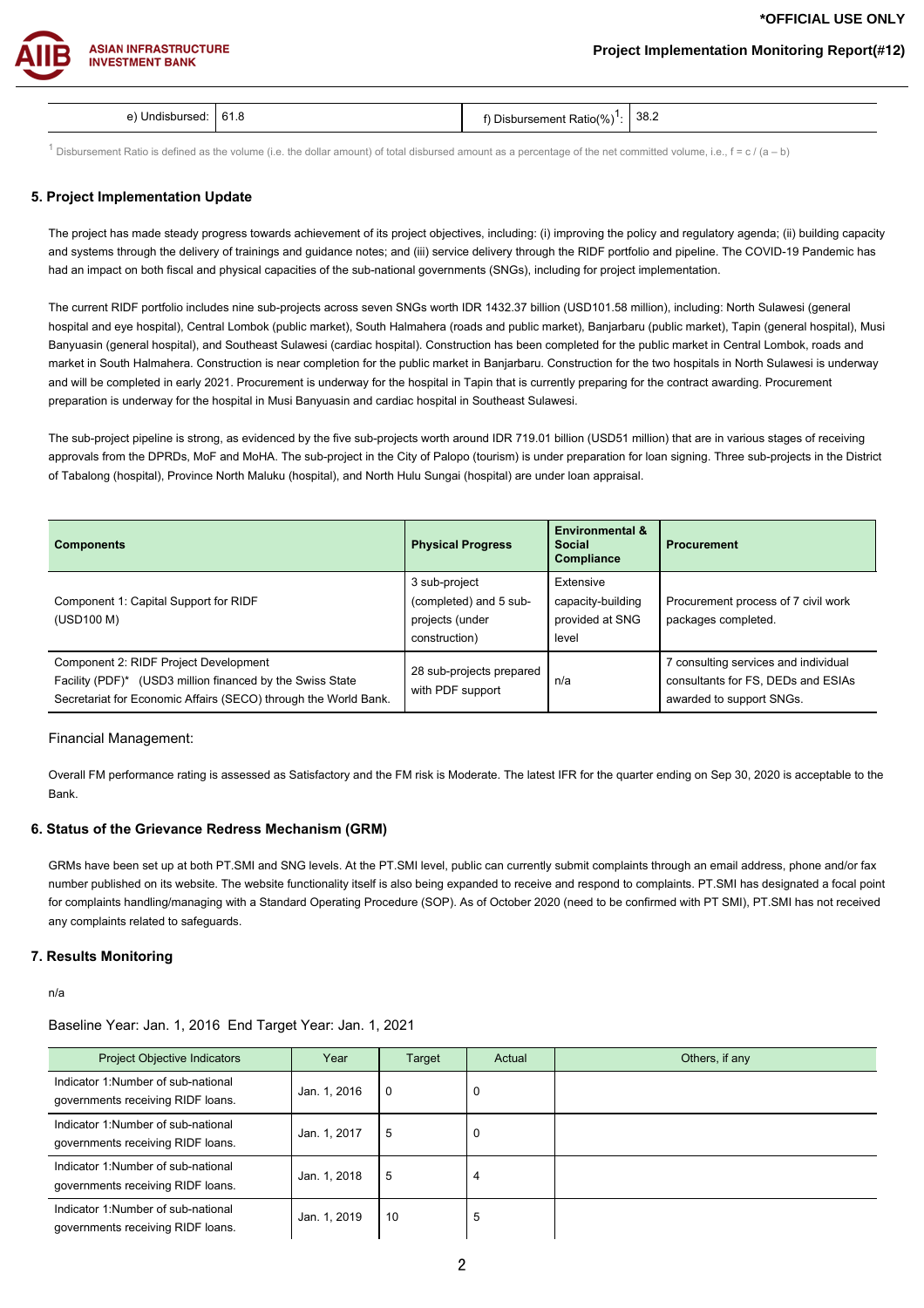

| Indicator 1:Number of sub-national<br>governments receiving RIDF loans.                | Jan. 1, 2020 | 15                                  | 9                        |  |
|----------------------------------------------------------------------------------------|--------------|-------------------------------------|--------------------------|--|
| Indicator 2: Average loan size approved by<br>RIDF (IDR bn)                            | Jan. 1, 2016 | 0                                   | 0                        |  |
| Indicator 2: Average loan size approved by<br>RIDF (IDR bn)                            | Jan. 1, 2017 | equal to or<br>larger than<br>100   | $\overline{a}$           |  |
| Indicator 2: Average loan size approved by<br>RIDF (IDR bn)                            | Jan. 1, 2018 | equal to or<br>larger than<br>100   | 118                      |  |
| Indicator 2: Average loan size approved by<br>RIDF (IDR bn)                            | Jan. 1, 2019 | equal to or<br>larger than<br>120   | 126                      |  |
| Indicator 2: Average loan size approved by<br>RIDF (IDR bn)                            | Jan. 1, 2020 | equal to or<br>larger than<br>150   | 159.1                    |  |
| Indicator 3: Average tenor of loans approved<br>by RIDF (years)                        | Jan. 1, 2016 | 0                                   | 0                        |  |
| Indicator 3: Average tenor of loans approved<br>by RIDF (years)                        | Jan. 1, 2017 | 5.0                                 | ÷                        |  |
| Indicator 3: Average tenor of loans approved<br>by RIDF (years)                        | Jan. 1, 2018 | 5.0                                 | 5.0                      |  |
| Indicator 3: Average tenor of loans approved<br>by RIDF (years)                        | Jan. 1, 2019 | 5.0                                 | 4.9                      |  |
| Indicator 3: Average tenor of loans approved<br>by RIDF (years)                        | Jan. 1, 2020 | 5.5                                 | 4.5                      |  |
| Indicator 5: Return on RIDF assets                                                     | Jan. 1, 2016 | $\mathbf 0$                         | 0                        |  |
| Indicator 5: Return on RIDF assets                                                     | Jan. 1, 2017 | equal to or<br>larger than<br>1%    | $\overline{\phantom{0}}$ |  |
| Indicator 5: Return on RIDF assets                                                     | Jan. 1, 2018 | equal to or<br>larger than<br>$1\%$ | 0                        |  |
| Indicator 5: Return on RIDF assets                                                     | Jan. 1, 2019 | equal to or<br>larger than<br>$1\%$ | 0                        |  |
| Indicator 5: Return on RIDF assets                                                     | Jan. 1, 2020 | equal to or<br>larger than<br>$1\%$ | 0                        |  |
| Indicator 6: Non-performing loans                                                      | Jan. 1, 2016 | $\mathbf 0$                         | 0                        |  |
| Indicator 6: Non-performing loans                                                      | Jan. 1, 2017 | less than 5%                        | ÷,                       |  |
| Indicator 6: Non-performing loans                                                      | Jan. 1, 2018 | less than 5%                        | 0                        |  |
| Indicator 6: Non-performing loans                                                      | Jan. 1, 2019 | less than 5%                        | 0                        |  |
| Indicator 6: Non-performing loans                                                      | Jan. 1, 2020 | less than 5%                        | 0                        |  |
| Indicator 7: Proportion of the total loan                                              |              |                                     |                          |  |
| portfolio concentrated in a single sector                                              | Jan. 1, 2016 | 0                                   | 0                        |  |
| Indicator 7: Proportion of the total loan<br>portfolio concentrated in a single sector | Jan. 1, 2017 | equal to or<br>less than 50%        |                          |  |
| Indicator 7: Proportion of the total loan<br>portfolio concentrated in a single sector | Jan. 1, 2018 | equal to or<br>less than 45%        | 61                       |  |
| Indicator 7: Proportion of the total loan<br>portfolio concentrated in a single sector | Jan. 1, 2019 | equal to or<br>less than 40%        | 43                       |  |
| Indicator 7: Proportion of the total loan                                              | Jan. 1, 2020 | equal to or                         | 67                       |  |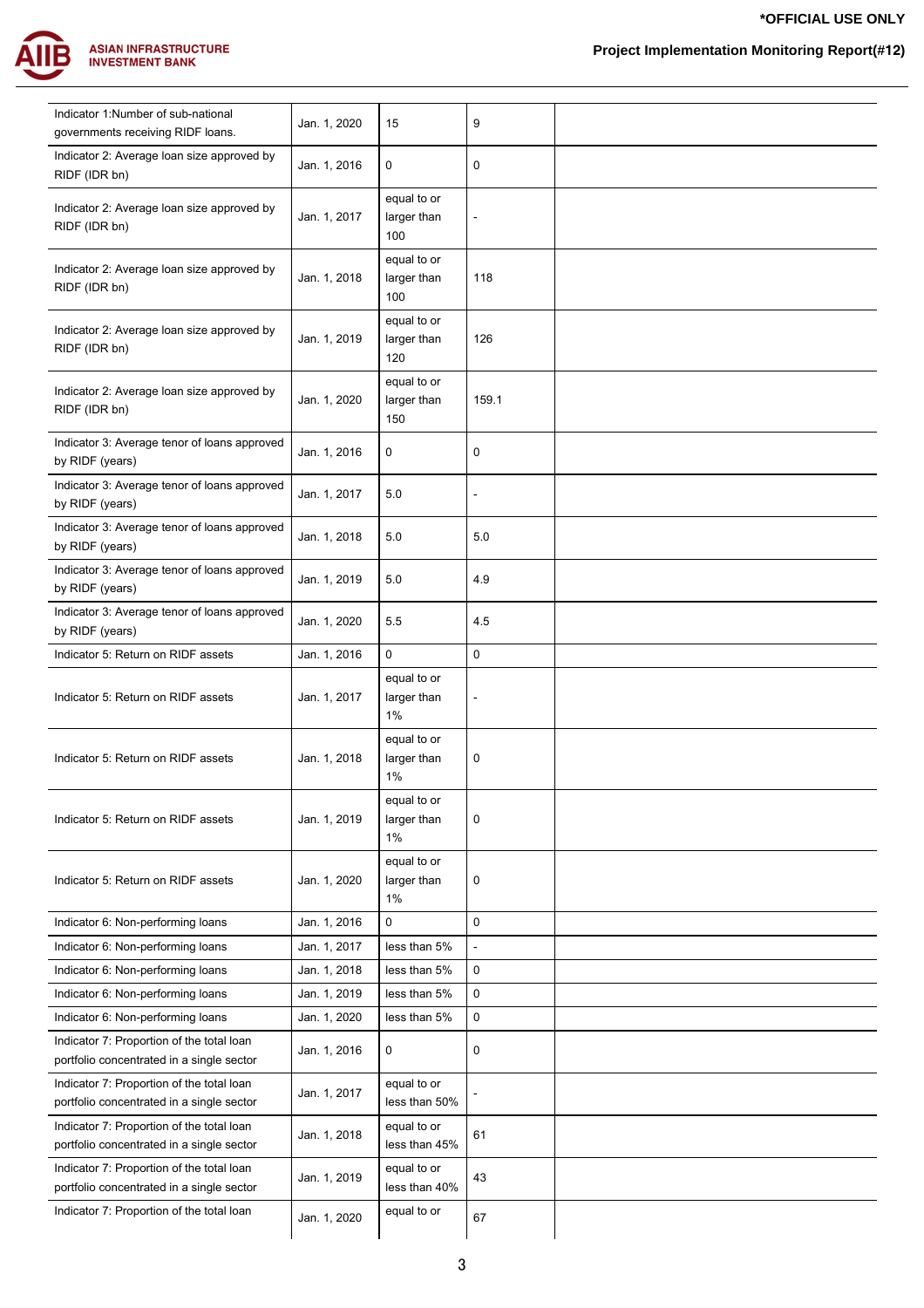

| portfolio concentrated in a single sector                   |              | less than 40% |                      |  |
|-------------------------------------------------------------|--------------|---------------|----------------------|--|
| Indicator 1:Number of sub-national                          | Jan. 1, 2021 | 18            | $\ddot{\phantom{a}}$ |  |
| governments receiving RIDF loans.                           |              |               |                      |  |
| Indicator 1:Number of sub-national                          | Jan. 1, 2022 | 20            |                      |  |
| governments receiving RIDF loans.                           |              |               |                      |  |
| Indicator 2: Average loan size approved by                  |              | equal to or   |                      |  |
| RIDF (IDR bn)                                               | Jan. 1, 2021 | larger than   | $\overline{a}$       |  |
|                                                             |              | 150           |                      |  |
|                                                             |              | equal to or   |                      |  |
| Indicator 2: Average loan size approved by<br>RIDF (IDR bn) | Jan. 1, 2022 | larger than   |                      |  |
|                                                             |              | 150           |                      |  |
| Indicator 3: Average tenor of loans approved                |              |               |                      |  |
| by RIDF (years)                                             | Jan. 1, 2021 | 6.0           | $\blacksquare$       |  |
| Indicator 3: Average tenor of loans approved                |              |               |                      |  |
| by RIDF (years)                                             | Jan. 1, 2022 | 6.0           |                      |  |
|                                                             |              | equal to or   |                      |  |
| Indicator 5: Return on RIDF assets                          | Jan. 1, 2021 | larger than   | $\blacksquare$       |  |
|                                                             |              | $1\%$         |                      |  |
|                                                             |              | equal to or   |                      |  |
| Indicator 5: Return on RIDF assets                          | Jan. 1, 2022 | larger than   |                      |  |
|                                                             |              | $1\%$         |                      |  |
| Indicator 4: Number of SNGs receiving                       |              |               |                      |  |
| assistance through ERRC                                     | Jan. 1, 2022 | 10            | $\blacksquare$       |  |
| Indicator 6: Non-performing loans                           | Jan. 1, 2021 | less than 5%  | $\overline{a}$       |  |
| Indicator 6: Non-performing loans                           | Jan. 1, 2022 | less than 5%  | $\blacksquare$       |  |
| Indicator 7: Proportion of the total loan                   |              | equal to or   |                      |  |
| portfolio concentrated in a single sector                   | Jan. 1, 2021 | less than 40% |                      |  |
| Indicator 7: Proportion of the total loan                   |              | equal to or   |                      |  |
| portfolio concentrated in a single sector                   | Jan. 1, 2022 | less than 40% |                      |  |
| Indicator 8: Number of SNGs receiving                       |              |               |                      |  |
| capacity building training                                  | Dec. 1, 2020 | 50            | 50                   |  |
| Indicator 8: Number of SNGs receiving                       |              |               |                      |  |
| capacity building training                                  | Jan. 1, 2022 | 75            | $\blacksquare$       |  |
|                                                             |              |               |                      |  |

| Intermediate Result Indicators                         | Year         | Target                        | Actual | Others, if any |
|--------------------------------------------------------|--------------|-------------------------------|--------|----------------|
| Indicator 1: Amount of capital raised (USD<br>million) | Jan. 1, 2016 | $\mathbf 0$                   | 0      |                |
| Indicator 1: Amount of capital raised (USD<br>million) | Jan. 1, 2017 | 50                            | 0      |                |
| Indicator 1: Amount of capital raised (USD<br>million) | Jan. 1, 2018 | 50                            | 39.2   |                |
| Indicator 1: Amount of capital raised (USD<br>million) | Jan. 1, 2019 | 100                           | 52.5   |                |
| Indicator 1: Amount of capital raised (USD<br>million) | Jan. 1, 2020 | 150                           | 128.8  |                |
| Indicator 2: Number of sub-project loans<br>appraised  | Jan. 1, 2016 | $\mathbf 0$                   | 0      |                |
| Indicator 2: Number of sub-project loans<br>appraised  | Jan. 1, 2017 | equal to or<br>larger than 5  | 0      |                |
| Indicator 2: Number of sub-project loans<br>appraised  | Jan. 1, 2018 | equal to or<br>larger than 5  | 8      |                |
| Indicator 2: Number of sub-project loans<br>appraised  | Jan. 1, 2019 | equal to or<br>larger than 15 | 17     |                |